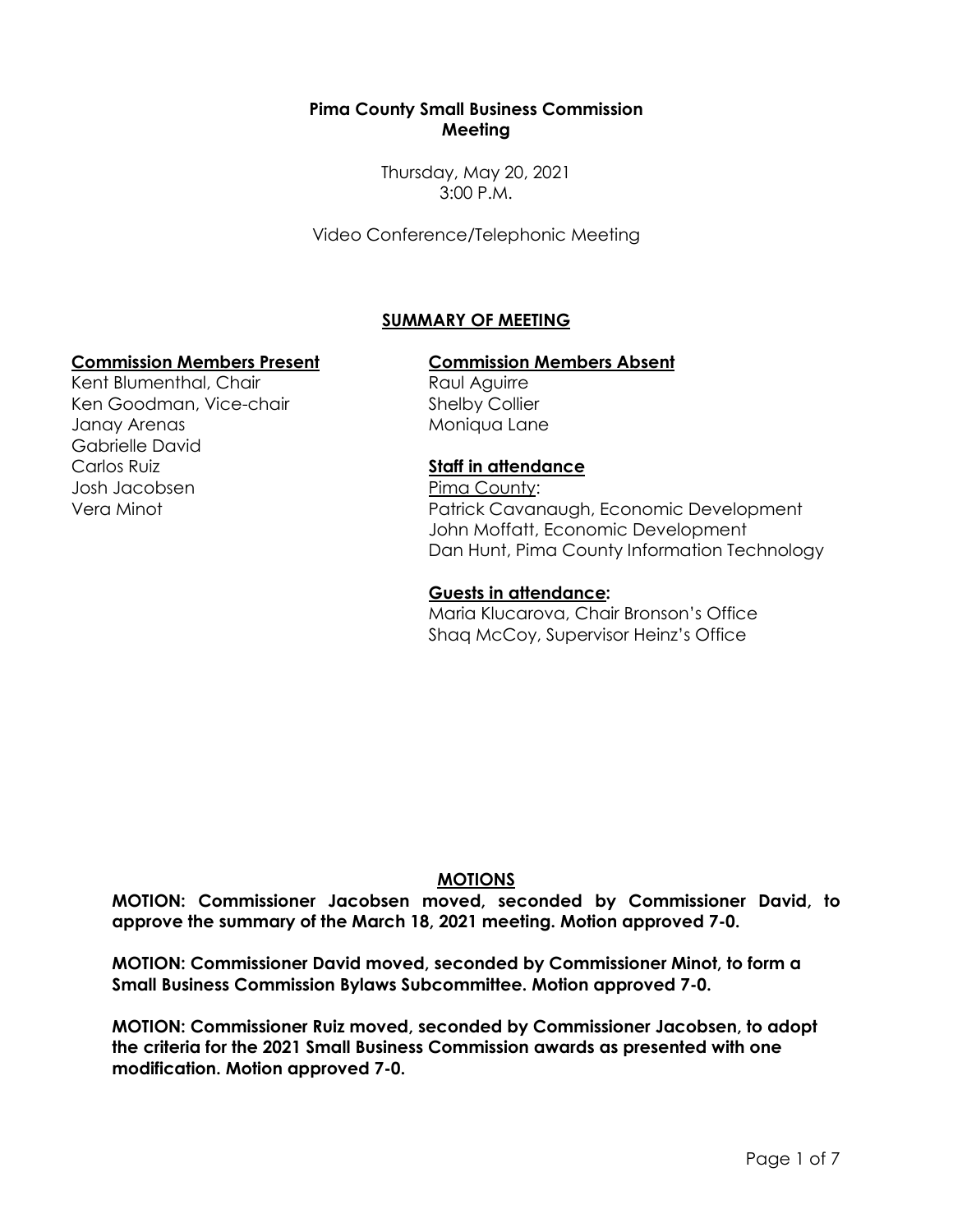**MOTION: Commissioner Minot moved, seconded by Vice Chair Goodman, to authorize the Chair to send a letter to the Board of Supervisors encouraging the development of a COVID-19 vaccination incentive program for the public. Motion approved 4-3.**

**MOTION: Vice Chair Goodman moved, seconded by Commissioner Arenas, to adjourn the meeting. Motion approved 7-0.**

# **MEETING SUMMARY**

## 1. Call to Order

The meeting began at 3:03 p.m.

## 2. Roll Call

Roll call was conducted by Patrick Cavanaugh. Commission quorum was confirmed.

## 3. Chair's Report (Blumenthal)

Chair Blumenthal welcomed newly appointed Commissioners, provided an overview of the meeting protocols and procedures; and reviewed the meeting agenda.

4. Call to the Public

All of the guests in attendance introduced themselves and greeted the Commission.

#### 5. Guest presenter: Dan Hunt, Pima County Information Technology CIO (Blumenthal)

Chair Blumenthal introduced Mr. Hunt and noted that the Chair and Commissioner Ruiz had submitted questions in advance for Mr. Hunt.

Mr. Hunt provided his background in IT starting in Page, Arizona which gives him some background in the Commission's primary interest in broadband expansion in rural communities.

Mr. Hunt stated that coverage maps show that Pima County has broadband coverage at 92.3 percent but he understands that Ajo and other rural communities in the County are still lacking adequate coverage. He said in 2018 he worked with the State of Arizona's Broadband Director and other IT professional to develop a state-wide strategic plan for digital access and broadband expansion. It needs to be updated but there is a plan in place and more recently Arizona's Governor succeeded in getting \$50 million in to the State's budget specifically for broadband. The funds will primarily be used for the installation of broadband conduit and new technology development for rural areas of Arizona. One of the questions posed in advance asked if Pima County would see any of the \$50 million broadband funding. Mr. Hunt stated he can't say that this will directly benefit small businesses in Pima County immediately but it does provide the basic infrastructure that will eventually be beneficial. The federal initiative under President Biden's proposal would flesh-out broadband infrastructure even more significantly in Pima County.

Mr. Hunt noted that Pima County Supervisor Steve Christy had said at a recent Board of Supervisors meeting that many areas of Pima County not thought of as lacking adequate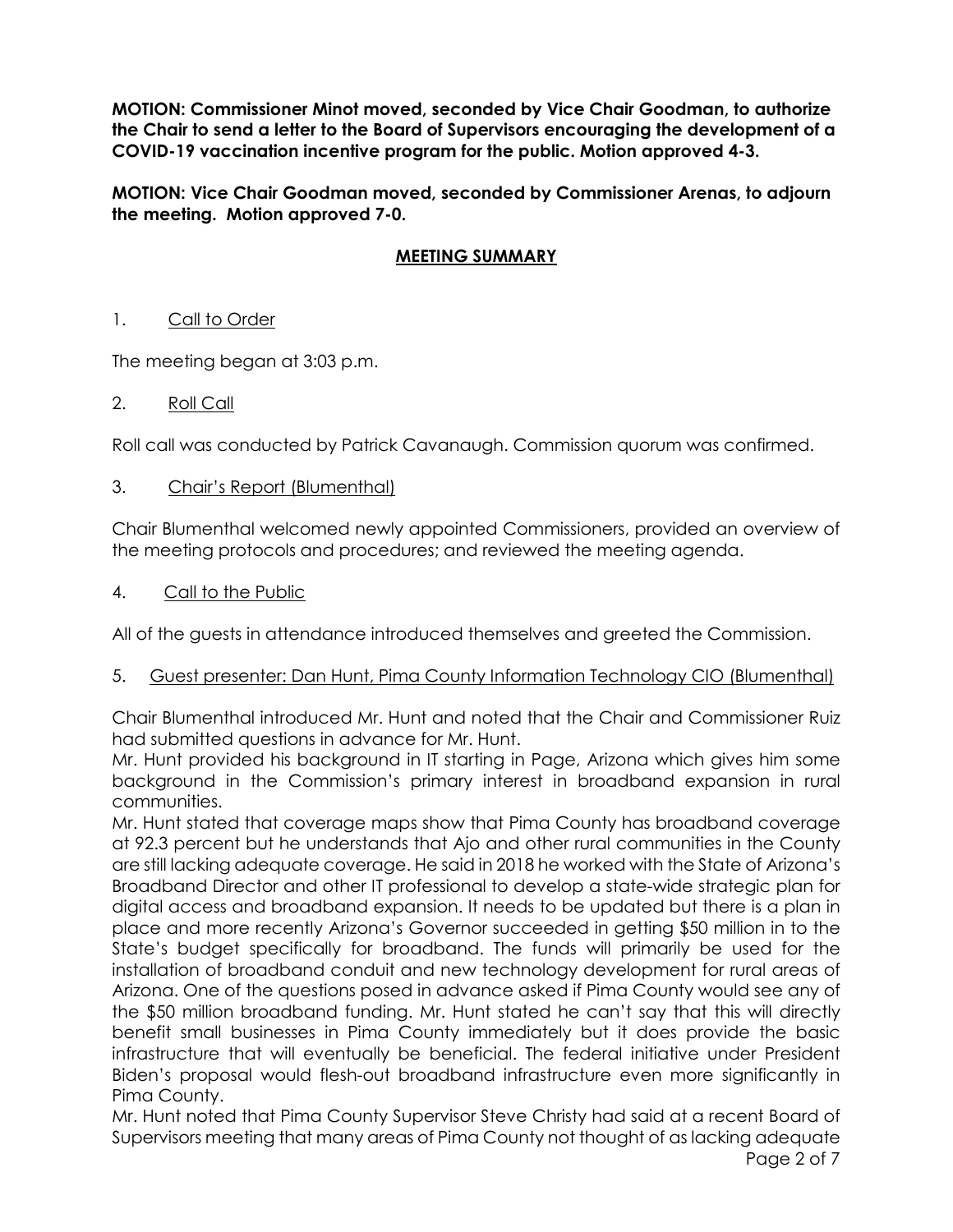broadband, such as the Catalina Foothills, also need to be addressed. The claim that 92.3 percent of Pima County has coverage still leaves many areas unserved or underserved. The Arizona Broadband Stakeholders Network found that while broadband connectivity is important, people still need to have access to affordable devices, skill development and technical support. The Emergency Broadband Benefit Program seeks to discount the cost of internet but the application form is too technical – and requires people without computers or broadband access to file an application online.

Pima County IT is working with libraries, Community and Workforce Development, Superintendent Schools, school districts and other partners to do outreach. Mr. Hunt said he works closely with the Pima County Library system to ensure high speed access and hotspots for use by underserved individuals.

Previously submitted questions from the Commissioners were read and answered by Mr. Hunt:

Commissioner Ruiz asked if Pima County had coverage maps provided by telecom companies, specifically, maps that show government subsidized coverage and the density of businesses in those areas.

Mr. Hunt explained in detail the stratified and proprietary nature of that private sector business coverage information. He stated when he deals with telecoms he cannot get that information but can only ask if coverage is available in a very specific area and the companies will only confirm yes or no.

Commissioner Ruiz asked for a discussion of other commercially available high speed internet options for remote area of Pima County such as satellite and wireless.

Mr. Hunt said he would forward information from the Arizona Commerce Authority to the Commission on this topic through Mr. Cavanaugh.

Commissioner Ruiz asked if there was an "ask" of the Commission to support a program or if this was just to be an informational presentation for the Commission.

Mr. Hunt offered to convey information from the Commission to County Administration and the Board of Supervisors. Chair Blumenthal clarified that the purpose of the presentation grew from previous discussions by the Commission and its interest in sustaining business in rural communities that did not have adequate internet and digital access.

Chair Blumenthal summarized previous Commission discussions of digital access: in terms of expanding broadband, what can be done to assist small businesses in rural Pima County communities, what can be done to assist those working through the pandemic, and what can be done that would help incentivize new businesses to move to Pima County to further economic development?

Mr. Hunt read Chair Blumenthal's previously submitted questions and stated he works with the director of the Pima County Economic Development Office and agreed the economic development aspect of sustaining existing businesses and attracting new business to Pima County was a critical aspect of broadband access. He noted that previous state and federal grant opportunities have tried to further expand broadband access and he offered to assist with future opportunities in conjunction with the Pima County Grants Management and Innovation department. He added that the Pima County Board of Supervisors had recently adopted a resolution supporting greater digital access in relation to proposed federal and state grants.

In response to the question of Pima County's broadband priorities, Mr. Hunt stated some state governments have statutes that prevent state and local government from competing with the private sector. Mr. Hunt said he had previously consulted with the Pima County Administrator on this question and the County's position was to work within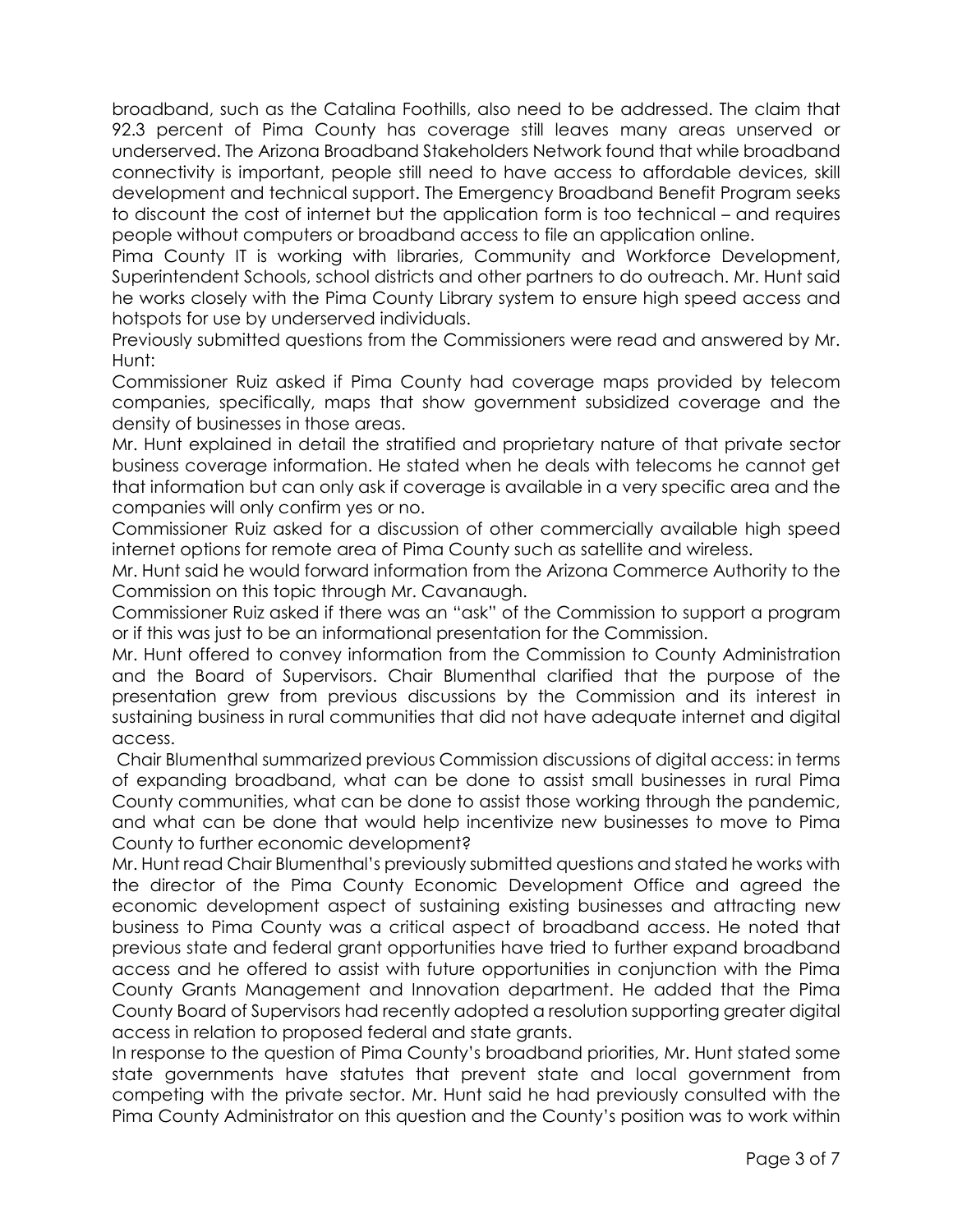public-private sector partnerships to further digital access. Mr. Hunt cited a partnership in the Sunnyside Unified District as a model example.

Mr. Cavanaugh clarified that much of Mr. Hunt's and the Pima County IT Department's work is focused on Pima County operations, but that Pima County was always looking for partnerships and Mr. Hunt's knowledge of digital access issues can assist the Commission in developing a framework of what the Commission wants to advocate for and advise the Board of Supervisors on, particularly the the small business aspects broadband expansion in Pima County.

Vice Chair Goodman expressed appreciation for the data and information presented by Mr. Hunt but noted a large number of people are working from home and creating their own small businesses and broadband internet is vitally important. He asked for more focus on that issue. He also expressed frustration with how the City of Tucson was handling the installation of 5g network poles in the community. Mr. Hunt explained the state and federal restrictions limiting local government's ability to regulate tower and pole placement.

Commissioner Jacobsen asked what company is going to be putting expanded broadband in rural Pima County and who will maintain it?

Mr. Hunt stated if Pima County went forward with such a project it would be a bid process but would also seek out partnerships, but the discussion is premature. Mr. Hunt discussed a similar project in the City of Tucson.

Chair Blumenthal thanked Mr. Hunt for his time and information and suggested he return at a future meeting.

# 6. Approval of meeting minutes

Commissioner Jacobsen moved, seconded by Commissioner David, to approve the March 18, 2021 meeting summary. The motion was approved 7-0. Chair Blumenthal stated Mr. Cavanaugh and the Economic Development Office was still without staff support and the remaining summaries would be presented at a future meeting

# 7. Coordinator's report & Updates (Patrick Cavanaugh)

a. Pima County BOS Resolution 2021-35 (5/14/21) – revisions to County mask mandate

Mr. Cavanaugh stated the mandate has been lifted in Pima County and the City of Tucson following the US Centers for Disease Control and Prevention guidelines and read the Board of Supervisors resolution to the Board.

b. Update on Pima County COVID 19 vaccinations progress and economic recovery

Mr. Cavanaugh provided the most recent vaccination statistics from the Pima County Health Department and noted he had previously provided the Commission the recovery plan information from Sun Corridor, Inc.

c. Status of remaining vacancies on SBC Commission

Page 4 of 7 Mr. Cavanaugh said there was only one vacancy remaining and District 3 Chair Sharon Bronson's Office has identified a possible appointment for the next Board of Supervisors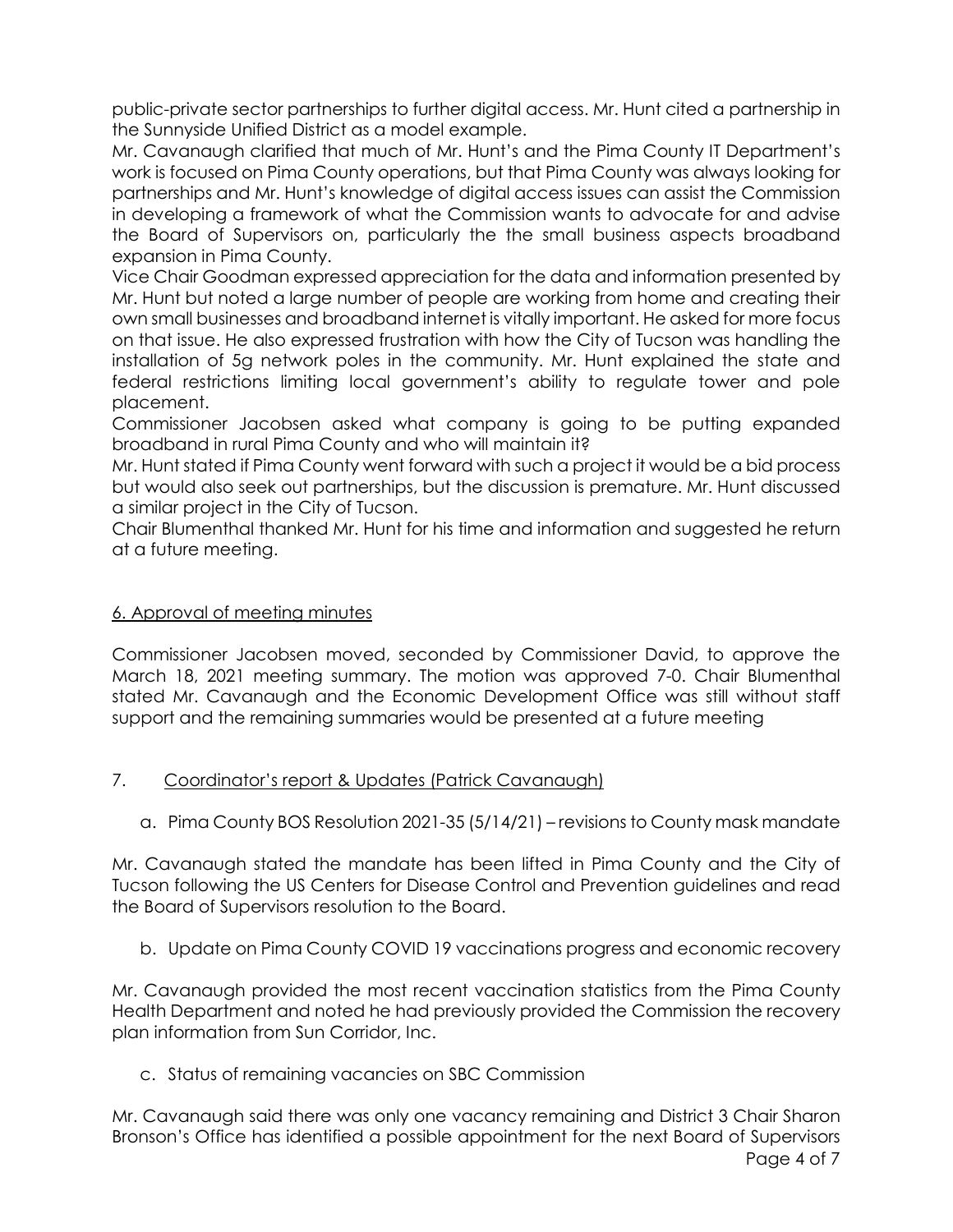agenda. There is a minor problem with the recent appointment from District 1 Supervisor Rex Scott's office in that the appointee's business employs slightly more than the 100 employee/FTE limit required by the Commission bylaws. Mr. Cavanaugh attributed this to a miscommunication from his office with the District 1 office regarding the nature of fulltime equivalent employees and the applicant's calculation of his part time employees. The appointment has already been ratified by the Board of Supervisors. Mr. Cavanaugh stated he had discussed the issue with the Commission Chair and the issue may be able to be resolved through the bylaw amendments being considered for a future agenda item under item 11 of the current agenda.

Chair Blumenthal stated he would ask each Commissioner who has an opinion to provide their thoughts about modifying the Commission's current requirement of limiting eligibility to those company and managers of businesses employing 100 full time equivalent employees or less.

Commissioner David said she was likely against increasing the limit due to the special issues faced by small businesses of less than 100 employees and noted most businesses in Ajo have less than 100. She would likely agree if the Commission votes to raise the limit but wants to ensure the voice of smaller businesses is not eclipsed.

Commissioner Minot said she echoed Commissioner David but is unsure where the limit should be and looks forward to the discussion.

Commissioner Ruiz said he would support keeping it small or at the100 employee limit noting his firm has five employees. He also cited the large number of very small businesses located in Pima County.

Commissioner Arenas said she agreed with Commissioner David and believes it should be no more than 150.

Vice Chair Goodman favored 125 but thought 150 might be too high

Commissioner Jacobsen said he believes it should be focused on owner-operators that are deeply engaged with their small businesses but believes the limit should be raised to 125.

Chair Blumenthal asked Mr. Cavanaugh about the process. Mr. Cavanaugh read the current bylaw that required 100 and suggested the Commission could amend the bylaw and noted the emphasis on small businesses that permeates the rest of the bylaws. He said there may also be other items in the bylaw that the Commission may want to consider and suggested full Commission discussion of the bylaws at a future meeting.

Chair Blumenthal said there are issues with the attendance and quorum requirements in the bylaws that he would like to have the Commission discuss. He suggested a subcommittee be formed and asked for a motion to form a bylaws subcommittee. Commissioner David moved the item, seconded by Commissioner Minot. Chair Blumenthal asked for subcommittee members to serve with him and Commissioners David and Minot agreed to serve on the bylaws subcommittee. The Commission voted 7-0 to form a Small Business Commission Bylaw Subcommittee

d. BOS consideration of SBC requests to support of two career and technical education bills in the Arizona legislature

Mr. Cavanaugh stated the request letters seeking Board of Supervisors support for the bills that would assist the Pima JTED were distributed to the Board and no response was received.

e. Launch of the "Ready for You" and "Ready for Business" radio and digital ads sponsored by the Small Business Commission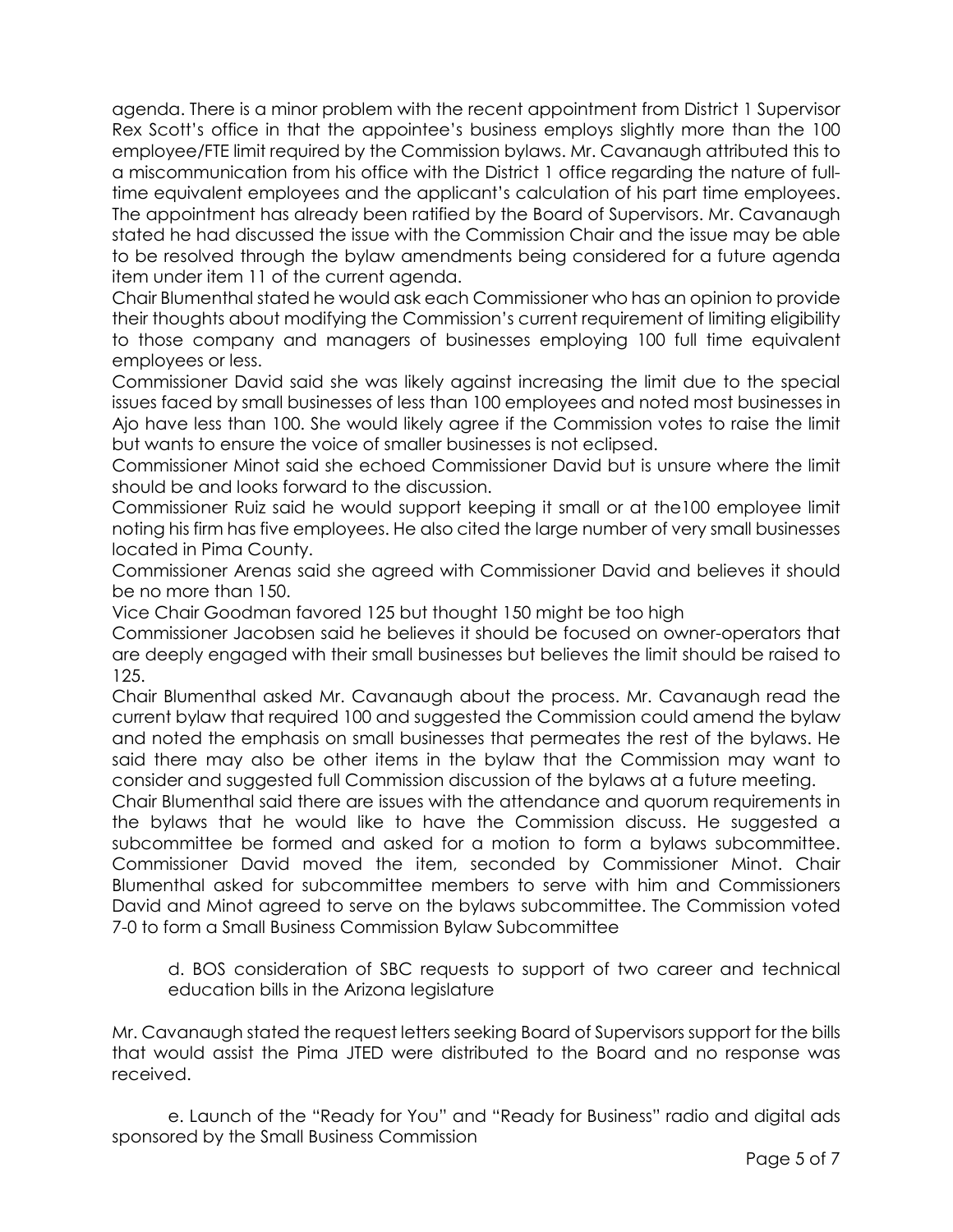Mr. Cavanaugh said the public service advertising paid for with Federal CARES Act funds are active and getting good audience penetration and response. He noted the radio scripts and digital ad drafts had previously been provided to the Commission.

f. Presentation of the 2020 PCSBC Awards at a BOS meeting

Mr. Cavanaugh provided background about the awards for the new Commissioners and said the Board of Supervisors continues to meet by videoconference due to the pandemic which will delay the presentation of the awards.

## g. Questions from the Commission

The Commission had no questions.

- 8. New Business
	- a. 2021 Small Business Awards program criteria (Blumenthal)

Chair Blumenthal provided details of the awards criteria and said he wanted to start early and had developed the draft criteria in the exhibit provided in advance to the Commission. Chair Blumenthal asked for a motion to approve the criteria with one modification discussed. Commissioner Ruiz moved that the Commission adopt the criteria as modified, seconded by Commissioner Jacobsen. The motion passed 7-0.

b. Potential changes to Pima County minimum wage (Jacobsen)

Commissioner Jacobsen stated the "Fight for \$15" effort is currently going on in the City of Tucson to raise the minimum wage to \$15 and they are currently trying to collect 30,000 signatures to get the issue on the ballot in November. He stated that a presentation he attended indicated that they will try and pass it in the City and Pima County would follow. He believes is that the minimum wage will not help people and would be harmful to business. He said he wanted to see if the Commission wanted to take a position to advise the Board of Supervisors that the Commission either does or does not support raising the minimum wage at this time.

Commissioner Arenas said she agreed with Commissioner Jacobsen and is opposed to a minimum wage increase to \$15.

Commissioner Ruiz wanted the Commission to discuss it more and to advise the Board.

Mr. Cavanaugh recommended placing it on a future agenda for discussion and possible action rather than taking any action on this agenda. He stated he understood the "Fight for \$15" was a ballot initiative just starting in the City but he was unsure whether Pima County, as an arm of the State could impose a minimum wage. He stated he would attempt to get clarification on the County's authority as previously requested by Commissioner Jacobsen.

Commissioner Ruiz asked that it be on the next agenda and Chair Blumenthal concurred.

c. Incentives to increase COVID-19 vaccinations among Pima County residents (Blumenthal)